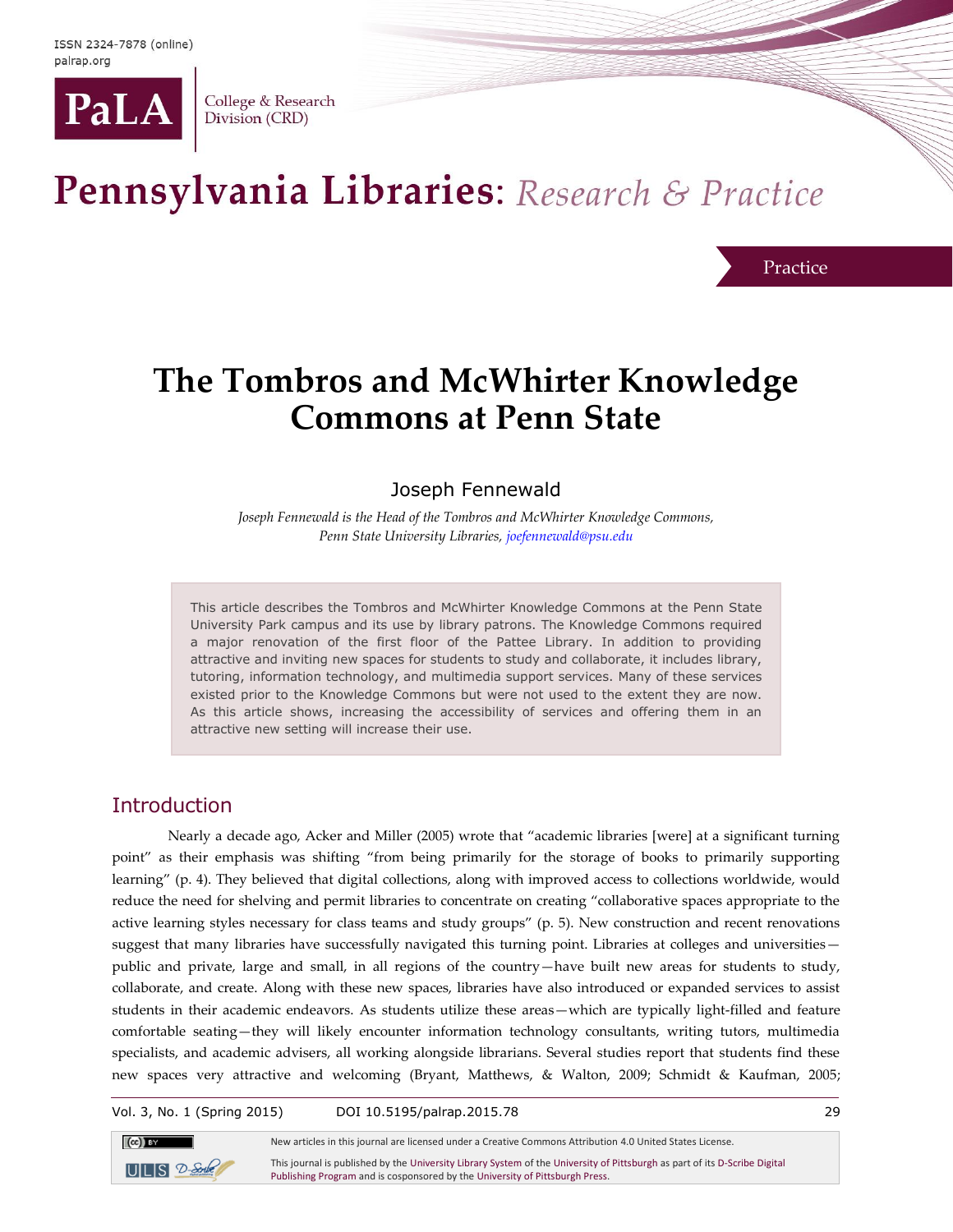Whitchurch, Bellston, & Baer, 2006). This article describes the recent renovations of the Pattee Library, on Penn State's University Park campus, and the success it has enjoyed with the addition of its new Knowledge Commons.

Many libraries have named these new spaces "information," "learning," or "knowledge" commons. The choice partly reflects when the renovations were done as well as the services being introduced. In the 1990s, "information commons" was widely adopted. It emphasized the connection between libraries and information technology and the related resources needed to support students' navigation of online networks (Beagle, 2010). At the turn of the century, many favored "learning commons" to emphasize the library's commitment to the institution's academic mission by concentrating academic services, including tutoring, under one roof to help students not only attain the information they need but also to present what they have learned in new and innovative ways (Beagle, 2010; Bonnand & Donahue, 2010). More recently, "knowledge commons" has been adopted by some to reflect access to the range of resources—physical, virtual, and human—that students need, in order to gain a meaningful and enduring understanding of a subject (Ren, Sheng, Lin, & Cao, 2009). Although much has been written about the choice of these names (Beagle, 1999; Beagle, 2010; Bonnard & Donahue, 2010; Cowgill, Beam, & Wess, 2001; Halbert, 2010; Leeder, 2009; Malenfant, 2006; Ren et al., 2009), in practice there is considerable overlap in their use. As Lippincott (2010) wrote, "There does not seem to be a generally agreed-on definition of each variation" (p. 30). Nonetheless, all are identified as a "commons." The choice is appropriate: The term *commons* arose in Middle English to designate resources beneficial to all members of a given group ("Commons," 2014). This goal, all agree, is the intent of those who have introduced commons within academic libraries.

#### Literature Review

Since 1992, when the University of Iowa opened its Information Arcade (a term that did not catch on), librarians have been describing their new facilities. Dozens of profiles have appeared in such sources as the *ARL SPEC Kit: The Information Commons* (Association of Research Libraries, 2004), *The Information Commons Handbook* (Beagle, Bailey, & Tierney, 2006), *Learning Spaces* (Oblinger, 2006), and *A Field Guide to the Information Commons* (Forrest & Halbert, 2009). Information on commons can be found online as well: David Murray at Brookdale Community College in New Jersey maintains the *InfoCommons and Beyond* blog [\(infocommonsandbeyond.blogspot.com\)](http://infocommonsandbeyond.blogspot.com/). Some commons provide links on their websites to their annual reports, including usage statistics. Notable examples include Queen's University, <sup>1</sup> University of Connecticut,<sup>2</sup> and Georgia Tech.<sup>3</sup> These resources serve as a primer for any library planning to add a commons at its institution.

There are fewer sources that explore the impact of these spaces. One exception is Shill and Tonner (2003, 2004), who used library gate counts as their primary indicator to determine whether new library construction attracts more students. Their study examined projects between 1995 and 2002. In their survey, they did not ask institutions about the inclusion of a commons but inquired instead about physical spaces typically associated with them computer labs, cafés, multimedia production and writing laboratories, and group study rooms. Although many libraries they surveyed were adding such facilities, they found that "there is no indication . . . that their presence has a significant impact, either positive or negative, on facility usage" (p. 143). Yet, in their recommendation for future research, they acknowledge the need to explore this further and posed this question, "Does the creation of an Information Commons [as such] . . . affect building use?" (p. 150). A few scholars have subsequently addressed it. In describing the new information commons at Westminster College, for example, Malenfant (2006) reported a 17% increase in the gate count in the academic year following the opening of their commons (p. 282). Dallis and Walters (2006) compared fall semesters before and after they opened their information commons at Indiana University-Bloomington. They reported a 10% increase in gate count but also found that the number of reference interactions actually decreased by 8% (p. 251). The authors speculated that one of the reasons for the decline was that new IT services were handling technology-related questions that were once taken to the reference desk.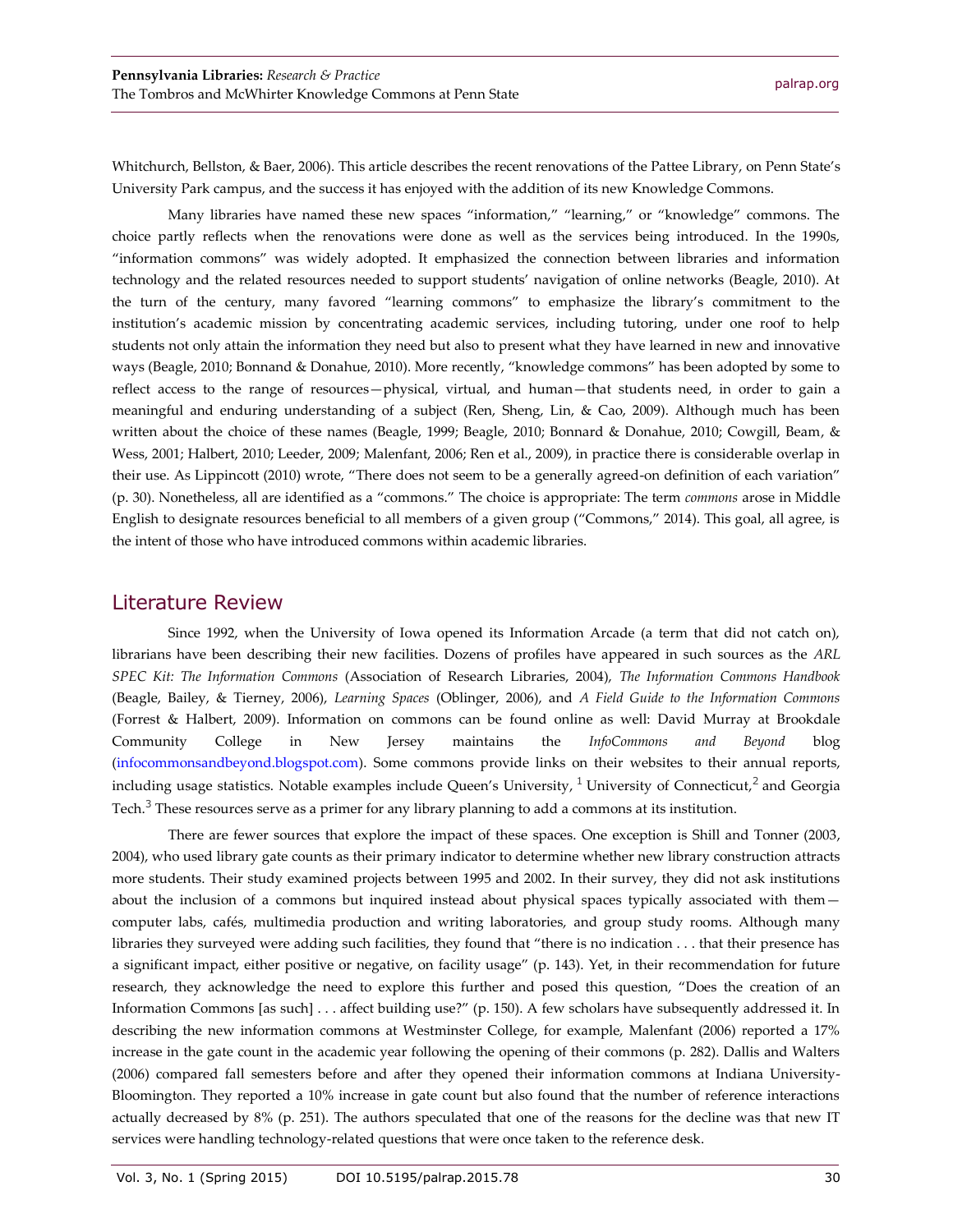This article adds to the existing literature a detailed description of the Tombros and McWhirter Knowledge Commons at Penn State University and its use. Unlike earlier studies, however, the focus is on before and after utilization of specific services in this Knowledge Commons.

## Background and History

The Tombros and McWhirter Knowledge Commons opened on January 2, 2012. In 2004, Sally Kalin, then the Associate Dean of Libraries, began discussing the possibilities of what she believed should be a strategic priority. Two years later, she created teams to explore a wide range of possible features. Over the course of six years, 20 working committees developed plans for the Commons. The working committees were composed of more than 80 individuals, including library and information technology staff, multimedia specialists, and students. All library employees as well as campus faculty, staff, and students were invited to comment on the plans as they developed. In addition to updates that appeared in library and campus publications and communicated via open forums, the library lobby showcased furniture and architectural renderings that informed the campus and also generated excitement for the project.

Throughout the planning years, members of a steering committee visited or consulted with several institutions with commons, including Northwestern University, the University of Chicago, the University of Delaware, the University of Pennsylvania, the University of Tennessee, and the University of Virginia. Visits were also made to the Steelcase University Learning Center and the Herman Miller Furniture Showroom. These visits reinforced what Penn State students had been saying in surveys and personal comments for several years: Libraries need comfortable furniture, areas for group work, more technology, available food and drink, and 24/7 accessibility.

All of this resulted in a 54,000-square foot renovation of the first floor of the Pattee Library. These renovations created a number of named spaces. They include:

- the 132-seat Foster Auditorium, an ideal venue for library meetings and campus presentations;
- Franklin Atrium with comfortable chairs and sofas;
- Sidewater Commons, a computer lab with 50 desktop computers;
- the Commons Service Desk in the Weltmann Lobby, where library users can pick up books, interlibrary loans, course reserves, and a range of equipment, such as laptops, iPads, calculators, and headphones;
- the Marion McKinnon Office of Adaptive Technology and Services, which ensures that Penn State students across the Commonwealth have equal access to University resources;
- and the yet-to-be-named leisure reading room, which contains best sellers, mysteries, science fiction, cookbooks, and other "fun" reading to help students and faculty relax.

However, it is the west end of the floor that has the greatest concentration of new features and services and that has drawn record numbers of students and visitors. It is the west end—henceforth referred to as either the Knowledge Commons or simply the Commons—that will be described below.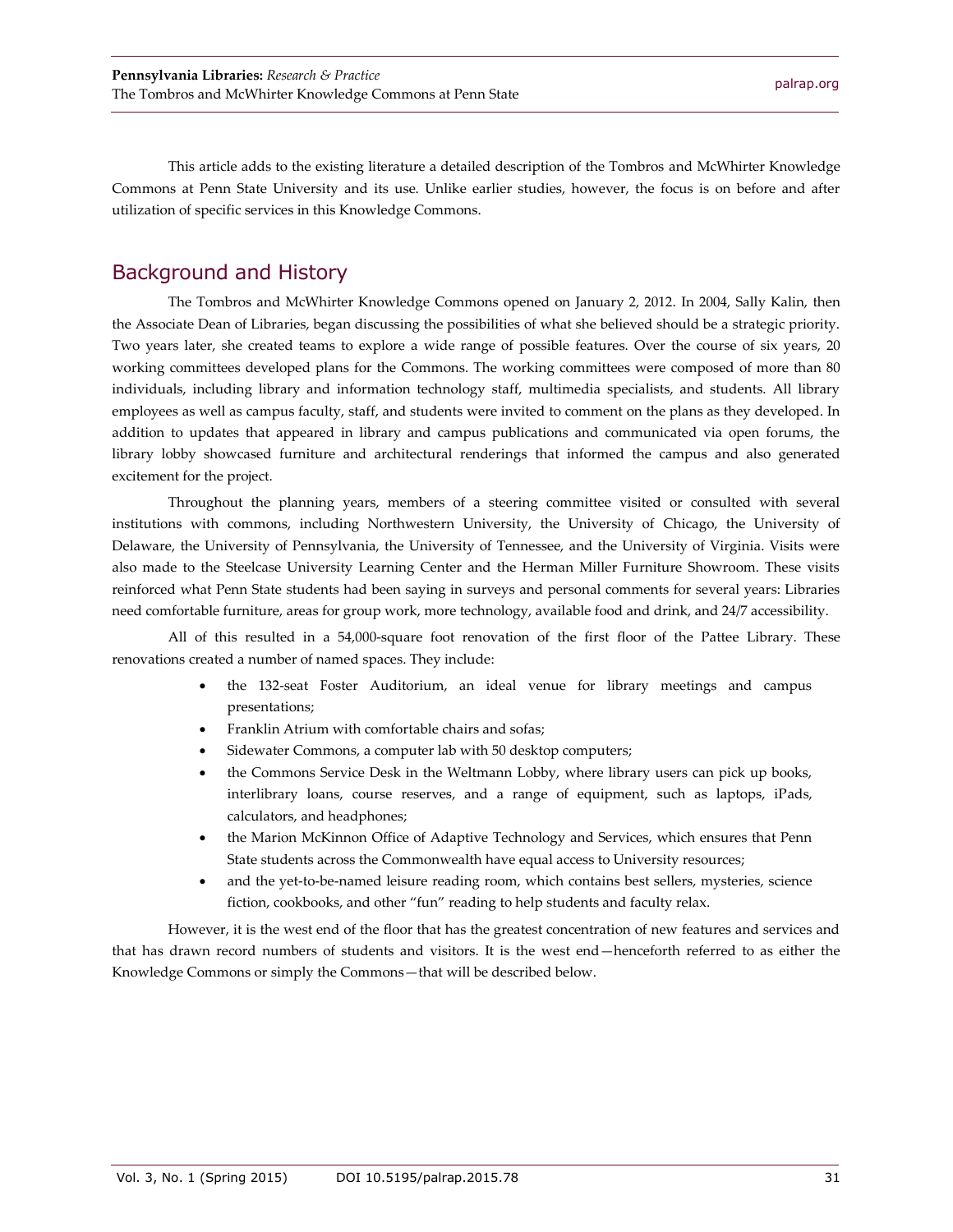### **Description**

The Knowledge Commons offers several seating areas, as well as computer workstations, group study rooms, multimedia production rooms, practice presentation rooms, and an instruction room (Figure 1). The "living room" areas have comfortable lounge chairs and coffee tables that are easy to arrange in whatever configuration students want. These appear along the perimeter, often near windows, to take advantage of natural light (Figure 2). Plants are plentiful, either in single containers or as part of a green wall and a living wall.



#### Figure 1

#### *Tombros and McWhirter Knowledge Commons. See the interactive floor plan a[t secureapps.libraries.psu.edu/content/kcpublic](http://secureapps.libraries.psu.edu/content/kcpublic)*

Forty-eight desktop personal computers with 24-inch monitors sit on tables large enough for students to place their personal devices, books, or food alongside the keyboard. All tabletops contain electrical outlets to allow students to plug in the numerous devices they bring with them (Figure 3). Based on the computer usage reports, students spend more time at these computers (average of 90 minutes per log-in) than at computers in a traditional lab (average of 45 minutes). Students' comments have also been positive: "I had room to spread out"; "The table is really big, the screen is really big. Two people can work together"; and simply, "Love the desk space" (Donahue, 2013, p. 136). An upper-level student wrote me, "I like to come here because the desks have enough space that I can spread out and not get into anyone else's way[;] also the computer screen is very large so I can do multiple things at once" (R. P. Mack, personal communication, March 7, 2014).

There are nine group study rooms, with white boards and interactive monitors (Steelcase's Mediascape units). The group study rooms can be reserved through the university's Event Management System software. Students are able to reserve a room for three hours per day, two weeks in advance. Reservations can be made in person at the library service desk, by phone, or online. The rooms are very popular and in high demand. As one student commented, "Here we could schedule a time and know that people won't come in" (Donahue, 2013, p. 53). Students appreciate this ability to secure a convenient and quiet space for their groups. These rooms are usually fully booked in the afternoons and early evenings, especially during midterms and finals. Because of the high demand, we were unable to fill 611 of the 10,445 requests made during the fall 2013 semester. The group study rooms are clearly one of the most popular and widely appreciated features of the Knowledge Commons. We anticipate that demand will remain high, and we have plans for additional rooms in a future expansion.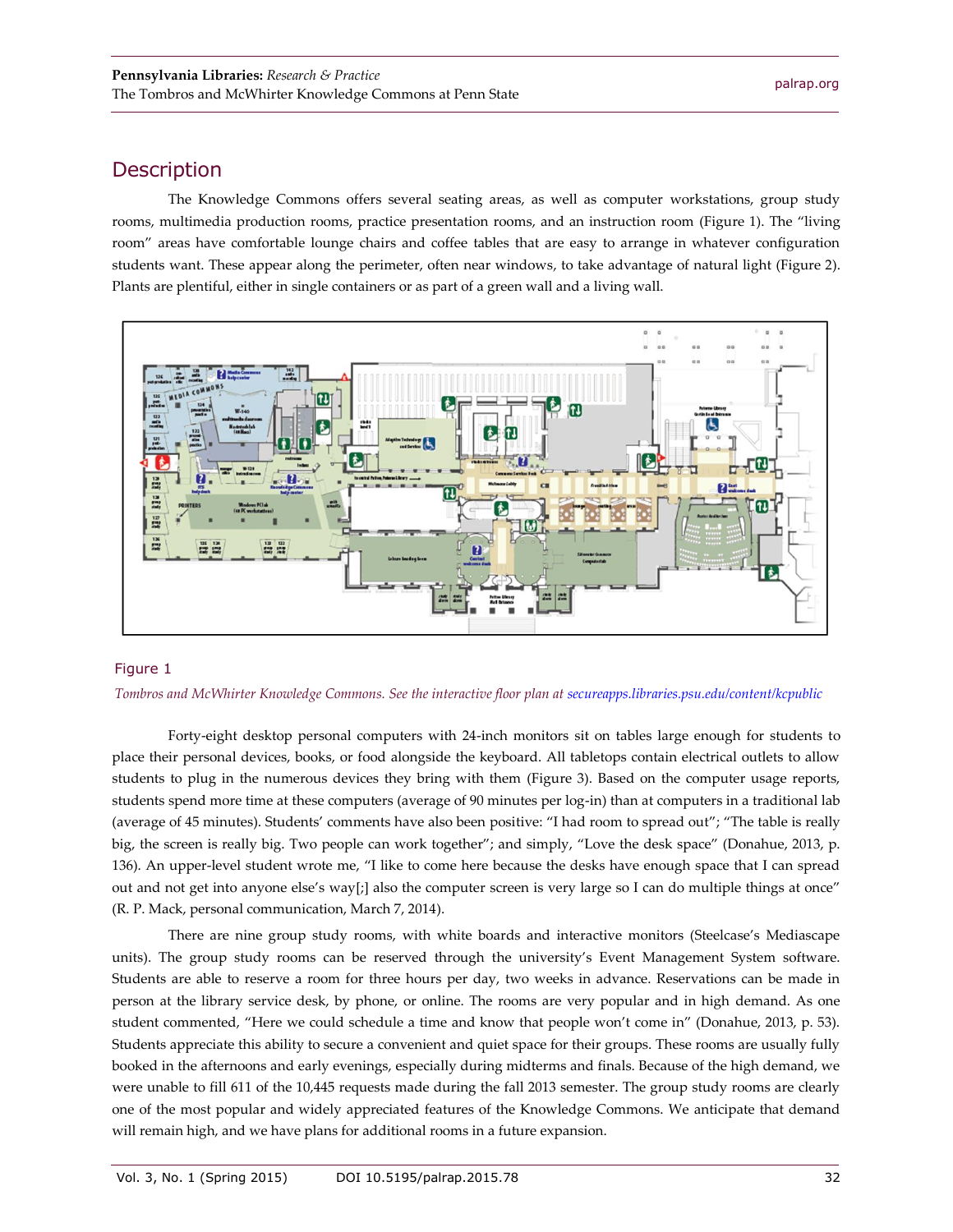

#### Figure 2 *Living room area, Knowledge Commons*

In addition to these rooms, there are six production rooms where students can edit video and audio recordings. These rooms are managed by the multimedia consultants as part of the Media Commons @ the Knowledge Commons. When not scheduled for editing a video or podcast, students can use them as group studies.

The multimedia consultants also oversee the One Button Studios (OBS) in this space. The OBS is an easy-touse video production room. By simply inserting a thumb drive into a USB hub, students can access lights, camera, and microphone. Once they load their PowerPoint presentations, drop the green screen, or place themselves in the middle of the screen, they need only to touch a button to activate all of the equipment required to record their presentations.

In its first year, 4,200 people created more than 270 hours of video. Faculty appreciate the ease with which students can record a presentation and then critique themselves. University instructors have also recorded lectures and presentations that can then be placed on the course management system for their classes to view when the instructors are traveling or when snowstorms necessitate class cancellations. Because of its popularity, the OBS has been replicated in other departments and computer labs on the University Park campus as well as on several other campuses in the Penn State system.

Finally, there is a 40-seat iMac instruction room. Its "X"-seating configuration eliminates rows and positions each student within 15 feet of one of the five projection screens. Instructors control the number of projectors and screens in use via a Crestron room management system. They can teach from a podium in the center of the space or use Doceri software to advance slides or project websites from anywhere in the room.

Throughout much of the academic year, the Knowledge Commons is open 24/5 (Sunday through Thursday). During the last two weeks of the fall and spring semesters, the Commons and the entire library are open 24/7.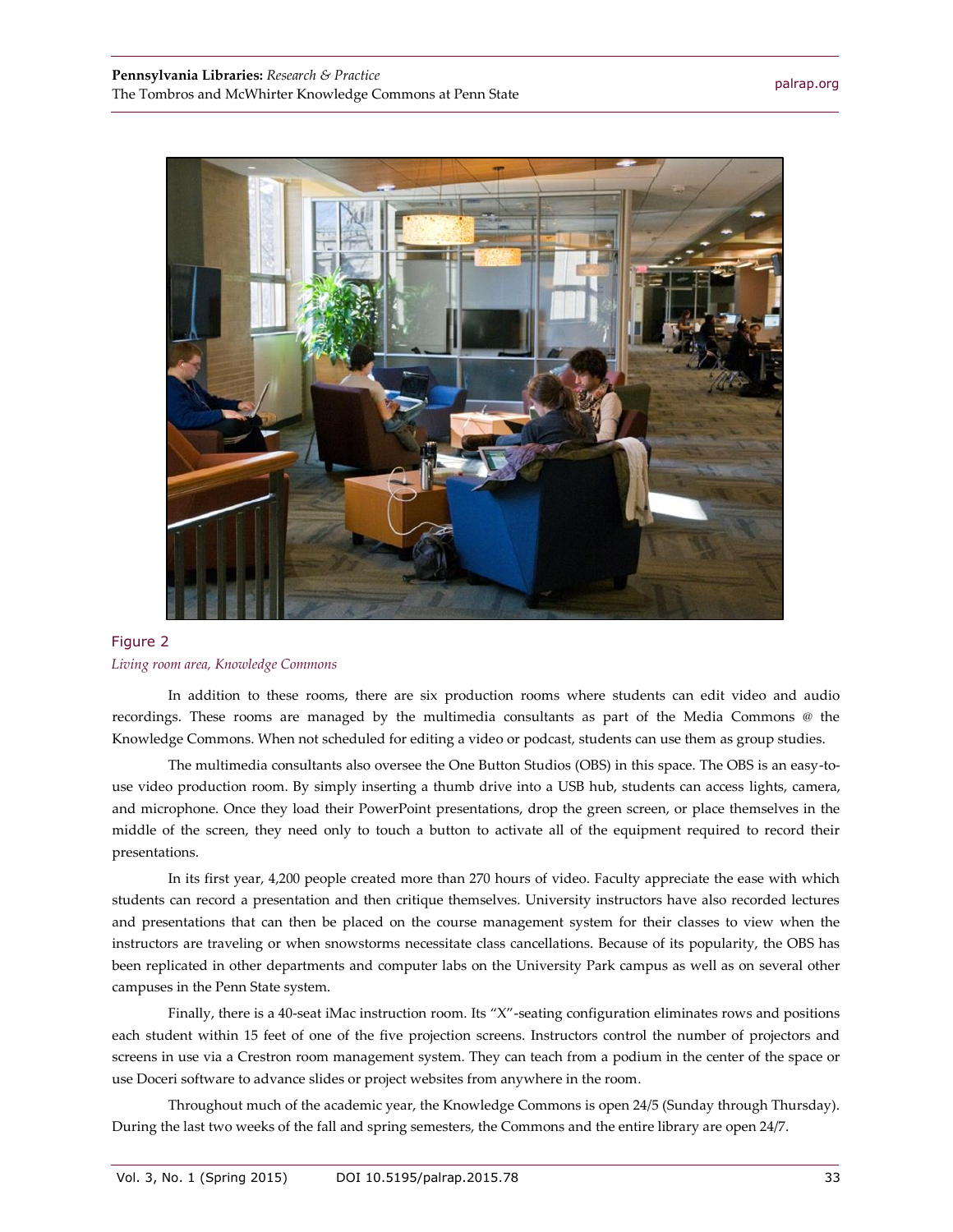

### Figure 3





Figure 4 *Student using the One Button Studio*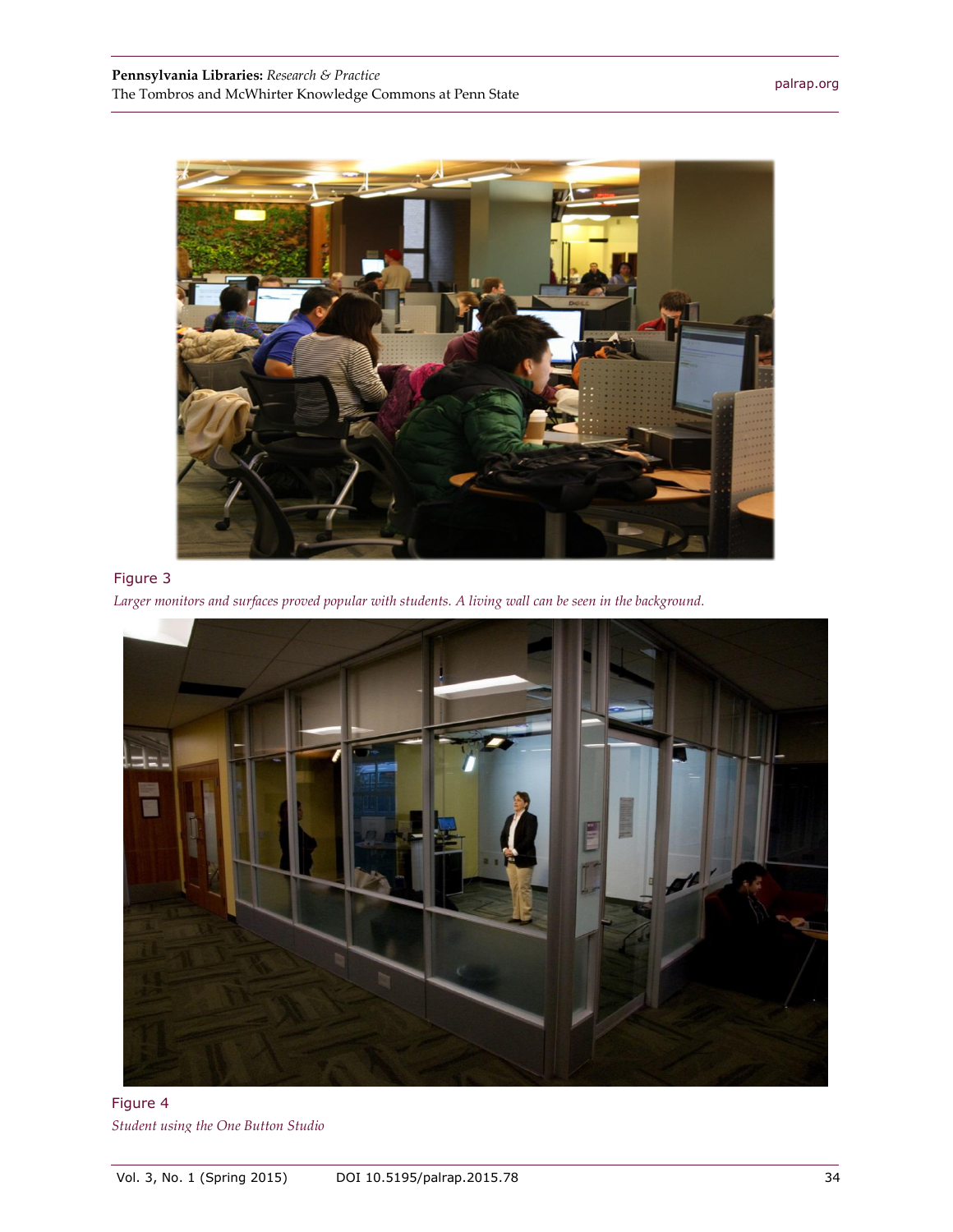#### **Services**

The Knowledge Commons includes writing tutors, technology tutors, information technology lab consultants, information technology service desk consultants, and multimedia specialists as well as librarians and library staff. Many of the non-library units mentioned had been part of the library before the Knowledge Commons opened but on a much smaller scale. Each of these six units has its own Knowledge Commons service point. All together, these service points are staffed by nearly 150 employees. The largest numbers are students employed by Penn State's Information Technology Services (ITS). After a detailed description of each service, data from the fall 2013 semester is provided to illustrate its present use. When possible, I have also included data from the fall 2010 semester (pre-construction, pre-Knowledge Commons opening) to assess the apparent impact of this new academic facility (Table 1). This table also identifies the number of hours in a typical week each service has been available, before and after the Commons opened.

#### Table 1

| Service desk                          | <b>Service hours</b><br>per week<br>(Fall 2010) | <b>Service hours</b><br>per week<br>(Fall 2013) | <b>Semester service</b><br>requests<br>(Fall 2010) | <b>Semester service</b><br>requests<br>(Fall 2013) |
|---------------------------------------|-------------------------------------------------|-------------------------------------------------|----------------------------------------------------|----------------------------------------------------|
| <b>Writing Tutors</b>                 | 15                                              | 10                                              | 255                                                | 210                                                |
| <b>ITS Lab</b><br><b>Consultants</b>  | 93                                              | 96                                              | <b>NA</b>                                          | 3,517                                              |
| <b>Tech Tutors</b>                    | <b>NA</b>                                       | 35                                              | <b>NA</b>                                          | 207                                                |
| <b>IT Service Desk</b>                | 40                                              | 74                                              | 4,050                                              | 6,365                                              |
| <b>Media Commons</b>                  | 45                                              | 73                                              | 375                                                | 4,724                                              |
| <b>Library Service</b><br><b>Desk</b> | 95                                              | 148                                             | 3,720                                              | 9,783                                              |
| <b>Total</b>                          | 288                                             | 436                                             | 8,400                                              | 24,806                                             |

*Service Hours per Week and Semester Service Requests, Pre- and Post-Knowledge Commons*

Note. *NA = Not available*

The library's partnership with the Learning Center and its writing tutors dates back to 2006. These tutors arrive in the Commons after the Learning Center, which is located elsewhere on campus, closes at 10 p.m. Typically, two to three student tutors work until midnight in the Commons, Sunday through Thursday, every semester (in 2010, prior to the Knowledge Commons, tutors were available for an additional hour, until 1 a.m.). Since the Knowledge Commons opened, a group study room in the leisure reading room has been reserved for their use. Prior to this, the tutors sat at a table in an open area on the first floor of Pattee Library. The group study room provides a quieter and more private space for students to meet with their tutors.

During the fall 2010 semester, 255 students met with a writing tutor in the library. In the new location, this number actually decreased, but so did the number of hours the writing tutors offered. The drop in use (about 15%),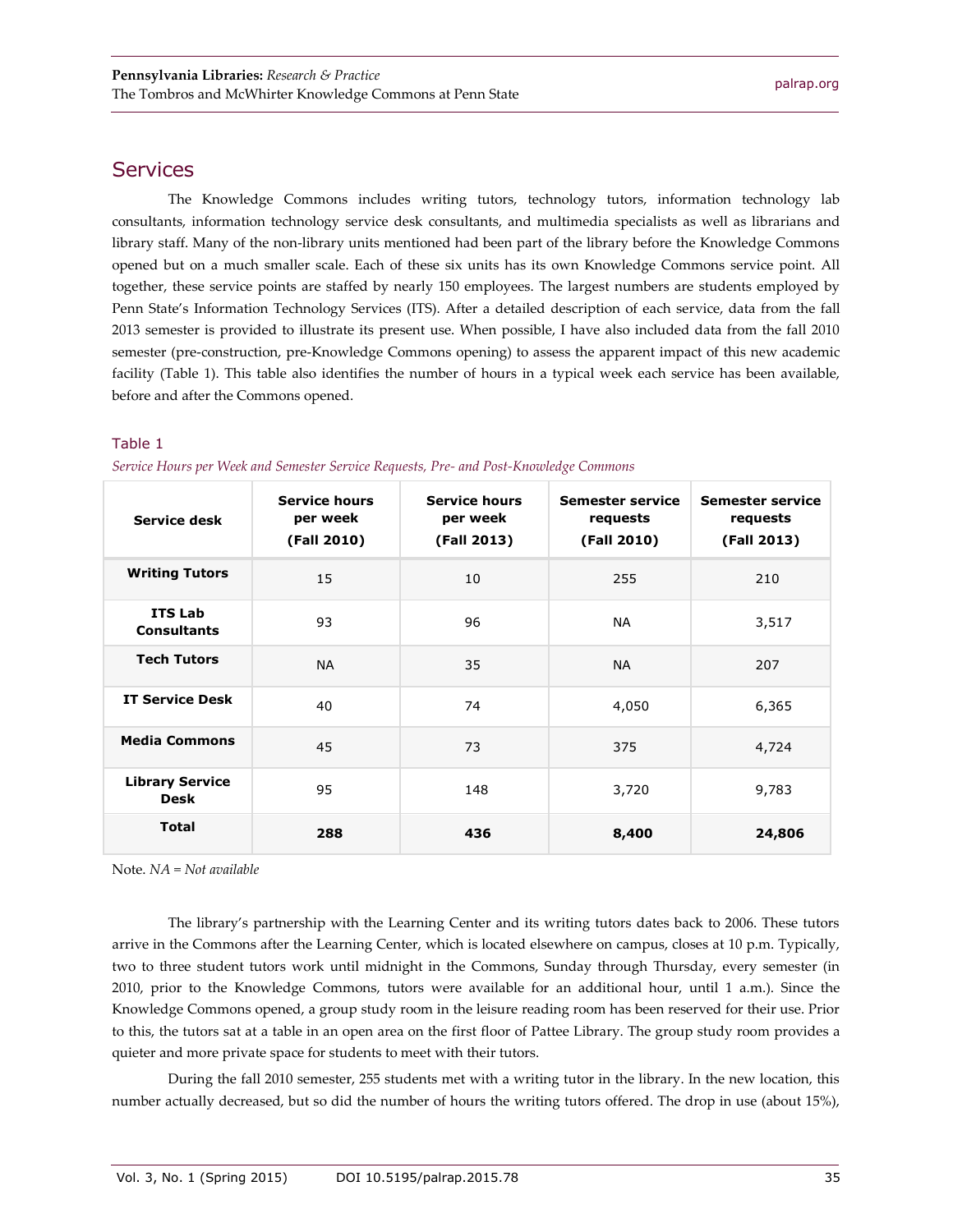however, was less than the drop in hours (about 33%). The Director of the Penn State Learning Center and I believe that the numbers can be increased with adding service hours and/or with better marketing and promotion.

Information Technology Services (ITS) hires and trains students to work as lab consultants, tech tutors, and service desk consultants. ITS Lab Consultants have been in the library since 2007. The Tech Tutors and IT Service Desk Consultants were introduced when the Knowledge Commons opened in 2012. Initially, all three units were located behind one IT service desk. To distinguish the services, each unit assigned t-shirts of a different color to its workers. The service desk was too small to house multiple teams, however, so each unit was moved to a separate service point several months after the Commons opened.

ITS Lab Consultants provide technical support for public computers in the library as well as another 40 computer labs elsewhere at University Park. Having an established presence in the library, they were early partners in the planning of the Knowledge Commons. They have a service desk in the Knowledge Commons and one in the Sidewater Commons. A third service desk, opposite the multimedia classroom, was added during summer 2012. In addition to troubleshooting any problems with printers in these areas, they roam all floors of the library, putting paper in printers and resolving other hardware problems. Four consultants usually work each shift. The hours are reduced during the summer, but during the fall and spring semesters, they are extended until midnight daily. During the fall of 2013, 112 student workers responded to 3,517 user requests and serviced the 21 printers in the libraries 17,842 times. Data is not available for the fall 2010 semester.

The Tech Tutors assist students, faculty, and staff in the use of software and web-based application tools. They are housed in a very visible group study room (W122) in the Knowledge Commons. They also have a space in a large computer lab located elsewhere on campus. They are available Monday through Friday, 11:00 a.m. to 6:00 p.m. Like the writing tutors, this service is not available in the Knowledge Commons during the summer. Between 10 and 15 Tech Tutors support the two locations.

Tech Tutors were added to the Knowledge Commons at the start of the 2012-2013 academic year. They did not exist before then. Thus, there is no comparable fall 2010 data. In the fall of 2013, the Knowledge Commons' Tech Tutors assisted 207 students and faculty. Help with Excel, Word, WordPress, network storage, and coding/programming questions were most frequently requested by students. ANGEL, the university's course management system, was first among the faculty. Sessions ranged from a few minutes to greater than one hour that semester, with an average of 35 minutes per session (this increased to 46 minutes in the spring 2014 semester). As indicated, the Tech Tutors service is new, not only to the library but to the campus as well. They were not considered during the planning and development of the Knowledge Commons. Once formed, however, the library and its IT partners saw how they complemented the range of IT support provided in the Commons. Nathan Culmer, who oversees this group, appreciated the value of developing a new service in a busy area: "Having boots on the ground so to speak in a high profile, high traffic area is worth its weight in marketing gold [and] the association with the library is an asset" (Donahue, 2013, p. 97). I decided to place them near the entrance where they are very visible in order to help this new service establish itself.

IT Service Desk Consultants handle problems that users have with their personal electronic devices, such as phones, iPads, laptops, and home computers. The most frequent requests concern problems connecting to the Wi-Fi network, removing viruses, or installing new software, but they have also fixed problems with jammed keys and cracked screens. The service is available to anyone with a Penn State affiliation—students, faculty, staff, alumni, and retirees. Forty students work at this desk. Their hours are the same as those of the ITS Lab Consultants.

Prior to the Knowledge Commons, the IT Service Desk was located in the basement of a major classroom building. As the former head of this service, Mark Warren, said: "This location was less than ideal" (personal communication, July 28, 2014). Few knew that it existed; many could not find it. With the move to the Commons, IT Service Desk staff were able to add more hours, almost doubling the time the desk was staffed. At the same time,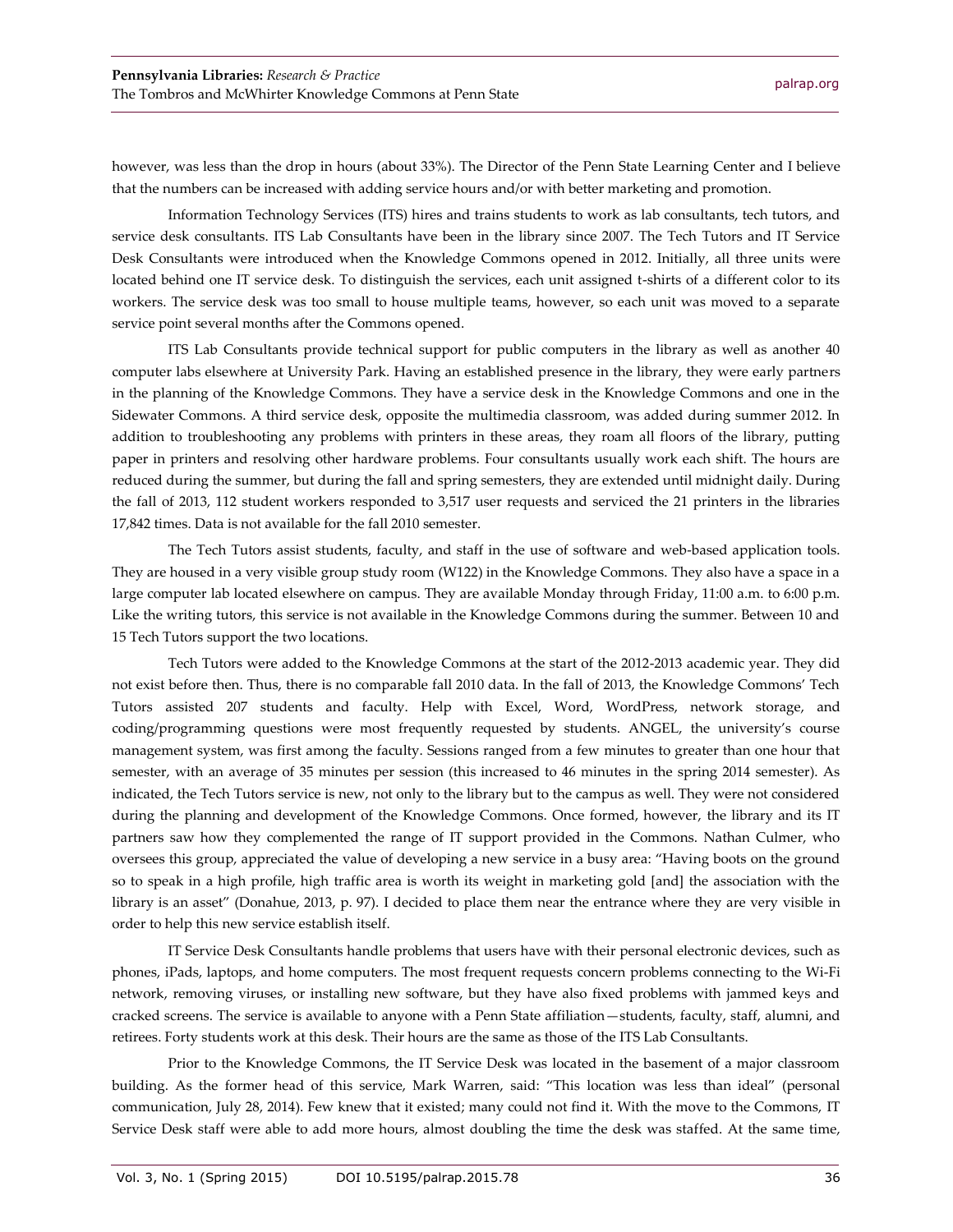service requests increased by 36% from 4,050 to 6,365. Although the increase in hours did not result in a corresponding increase in requests, all of those who use this service appreciate its new central location. Library administration anticipates that the demand for IT support will grow as the number of personal electronic devices students bring to campus increases.

From the beginning, the university's Media Commons was a key partner. This unit in the Knowledge Commons occupies approximately 1,200 square feet in the northwest corner of the first floor. Two full-time multimedia consultants, supported by additional part-time and student employees, oversee its operations. During the academic year, it is open until 9:00 p.m., Sunday through Thursday, and until 6:00 p.m. on Friday. The consultants advise faculty on ways to add multimedia projects to their course requirements and assist students with ways to complete such work, through individual consultation and classes. Examples of multimedia class assignments and faculty testimonials can be found at the Media Commons website [\(mediacommons.psu.edu\)](http://mediacommons.psu.edu/). Students can reserve one of the six production rooms to meet with a consultant or to work on creating and editing their audio and video recordings. The Media Commons also includes the two practice presentation rooms called One Button Studios (OBS). According to Ryan Wetzel, Media Commons Manager, "By removing the uncertainty of using unfamiliar media technology like lights, cameras, and microphones, students can concentrate on their content and delivering their best presentation" (personal communication, July 31, 2014).

The Media Commons had been in the Pattee Library since March 2009, but it was housed in a much smaller and less visible space on the second floor. The new, expanded, more attractive and functional space with the addition of the OBS has resulted in a dramatic increase in utilization. Although the Media Commons' hours are currently 1.6 times greater than in fall 2010, the number of requests increased a remarkable 12.6 times. During the fall 2010 semester, when it was on the second floor, 375 patrons used the Media Commons. Three years later, as part of the Knowledge Commons, 4,724 students, faculty, and staff did. The Media Commons @ the Knowledge Commons provides the best testimonial to the impact new technology and improvements in physical design can have on students' learning activities.

Technical details, room requirements, and the software application needed for all of the OBS equipment to work together are available online [\(onebuttonstudio.psu.edu\)](http://onebuttonstudio.psu.edu/). As a result, dozens of universities in the United States have created their own studios, and the American Library Association recognized the OBS in 2014 with an award for "cutting-edge technologies in library services"(Wright, 2014, para. 7).

The services identified thus far are provided by students and staff hired, trained, and supervised by either Penn State's Learning Center or the ITS Department. They are not library employees. Each of the five units above has its own supervisor. As Head of the Knowledge Commons, I routinely meet with these supervisors as a group. There are no formal reporting lines. Yet, we often discuss problems that have arisen and explore solutions to ensure that our users receive good service. I also participate in their employee training and orientation programs for these units. When students and staff provide exceptional customer service, I make it a point to praise them to their supervisors. During tours and presentations, I ensure that visitors and guests hear from the students who are sitting at the service desks. All of these steps contribute to the successful partnerships established in the three years of operation.

The last unit in this description is the library service desk. Whenever the Commons is open, there is at least one library employee stationed there. Since it opened, its staffing model has changed several times in response to the skills needed and the volume of traffic. The current model appears to be working well: Staff and student workers rotate between the library service desk in the Commons and two other reference desks, which are located on other floors of the library. Based on our observations, hourly head counts, and data on when we receive the most questions, we added additional staff in the afternoons and most evenings from Sunday through Friday (we have not found that a second person is needed on Saturdays). A reference librarian was hired to provide coverage on Sundays and weeknights. When that person is not available, full-time library employees provide the additional support. These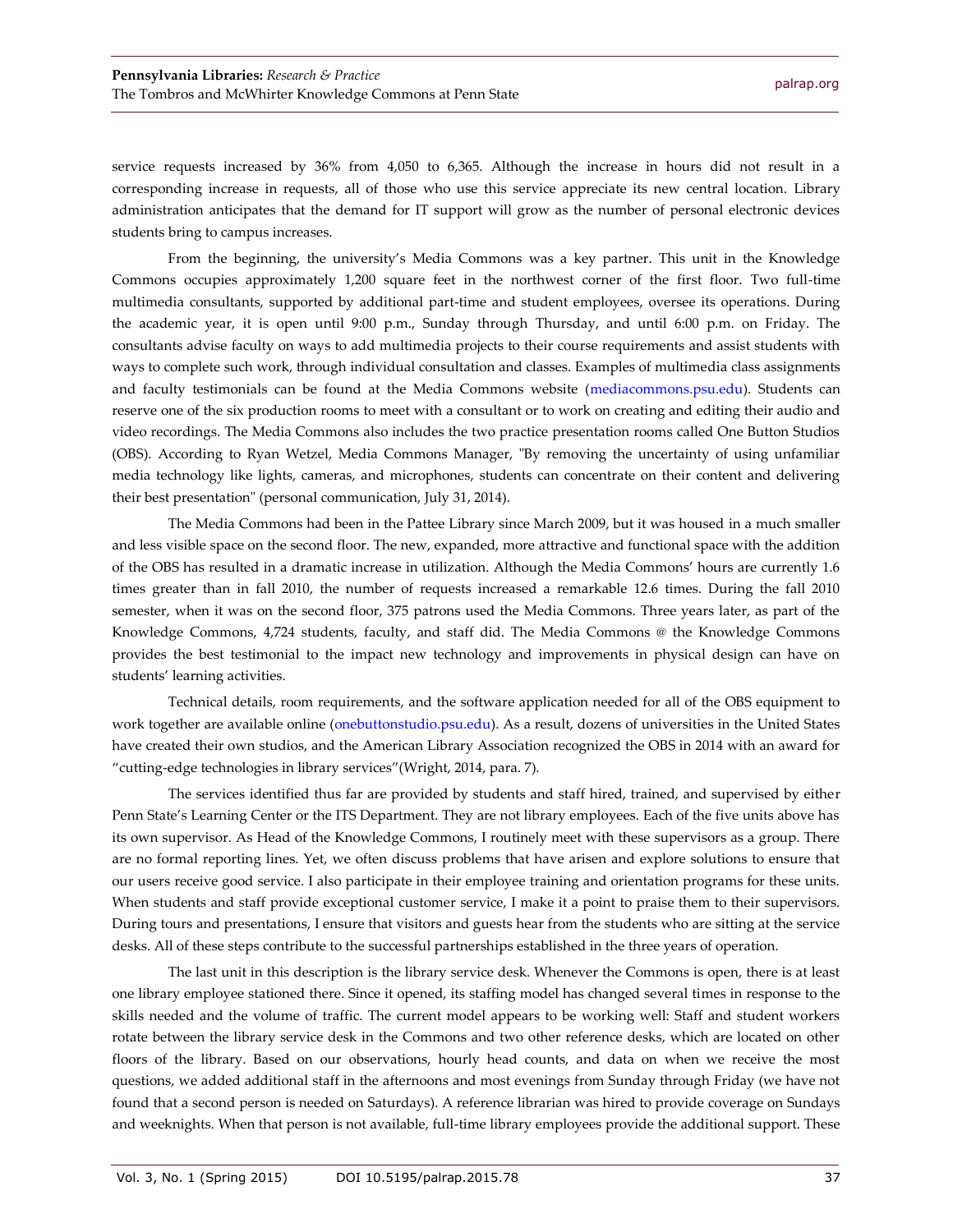individuals are often information support specialists whose primary duties include desk coverage at one of the six subject library desks in the complex. A few librarians from these areas also provide support. The information support specialists are advised to refer patrons to the appropriate subject librarian for complicated reference needs.

We use DeskTracker, a data collection program, to track patron questions and whether they are asked inperson, by phone, or online. When comparing fall 2013 desk activity with fall 2010, the most suitable desk for the comparison is the one that previously existed on the first floor of Pattee Library. Admittedly, there are problems with this comparison. The Knowledge Commons library service desk is in an area with higher foot traffic. Its staff now provides more hours, and they are also the primary point of contact for students making reservations for the group study rooms. On the other hand, the staff in its previous location answered all phone calls to the general number for the library. Keeping these differences in mind, the total number of questions asked at the old desk was 3,720 (fall 2010) versus 9,783 (fall 2013)—increasing 2.6 times. Much of this increase can be attributed to making room reservations and providing directions. As the supervisor of the IT Service Desk noted, "Their arms [those of staff at the library service desk] are permanently cocked with their finger pointing towards our desk" (Donahue, 2013, p. 89). Since the Commons opened, there has been only a slight increase in the number of reference questions, which rose only 3%. As students discover the online reservation systems and the IT Service Desk, we hope to see fewer reservations and directional questions, thus, freeing staff to devote more time to reference questions.

In addition to these usage statistics, there are other indicators that the Knowledge Commons has resulted in heavier use of the library itself. The library's entrance counts are 16% higher (1,021,692 in fall 2010; 1,186,434 in fall 2013). The head counts indicate that the library is often at capacity (2,750 users), especially at midterm and the end of the semester. In addition, computer usage reports indicate that the Knowledge Commons computers are very heavily used, with a higher number of log-ins per machine than any other public computers on campus. Furthermore, anecdotal student comments have confirmed the Commons' popularity and that of the library housing it. As I have given tours, I have heard comments like "very nice upgrade," "about time—I actually use the library now," and the colloquial "freaking sweet." A graduate student completing her studies expressed her appreciation to me, writing: "I used the Knowledge Commons every day for the last year while I was job hunting, teaching, and writing. The environment provided a beautiful setting which gave the necessary atmosphere to produce good work" (A. Kazeem, personal communication, August 11, 2014).

#### **Conclusion**

Although these before-and-after comparisons of student use must be viewed with caution, they provide consistent evidence of a positive impact on library utilization at University Park. Unlike Shill and Tonner (2003, 2004), this study offers evidence that the addition of non-library facilities and services, such as those included as part of the Knowledge Commons at Penn State, can increase student library use. The increased visibility of these services and their location in more attractive and accessible spaces have been associated with an increase in library gate counts. More importantly, and more directly, when use of specific services is compared before and after their inclusion in the Knowledge Commons, we find that all but one has increased—in some cases, dramatically. When the changes in the numbers of hours are considered, three of the four services for which there is data appear to have benefitted from inclusion within the Commons.

My colleagues and I recognize that usage reports alone are not sufficient to assess the success of this new space and have begun to further explore how students are using the Commons and what impact it has on their academic success. My research assistant and I are now examining students' use of the Commons and comparing it with their use of a traditional space elsewhere in the library and also with a computer lab in a classroom building on campus. During November and December of 2014, we conducted "seating sweeps" of these spaces, using Given and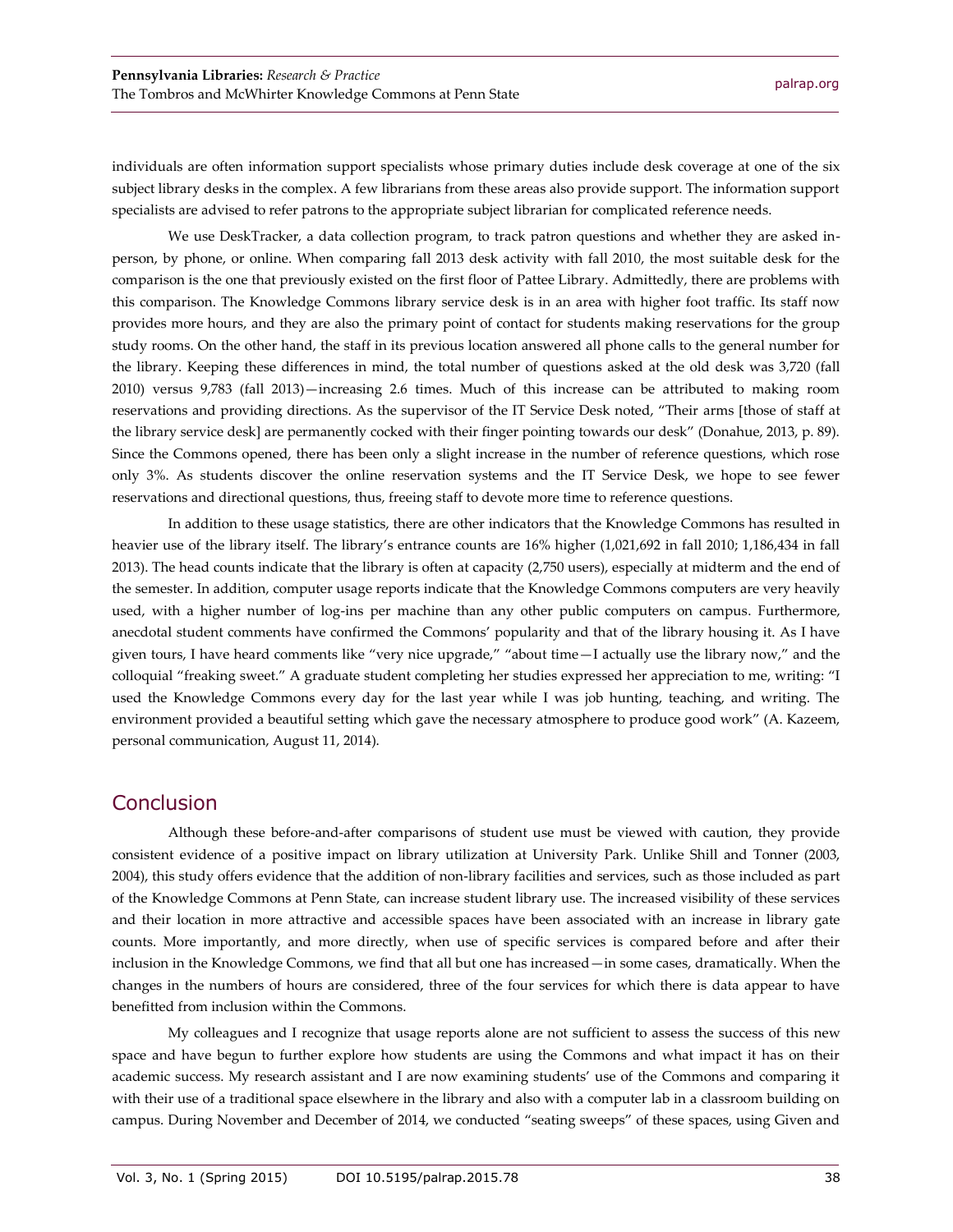Leckie's (2003) methodology. Beginning in the spring of 2015, we will distribute a survey and interview students on their choice of study space. With this data, we hope to better understand why students chose a particular place to work and how physical settings influence their learning behaviors.

#### **Acknowledgements**

The author is grateful to the units and individuals who routinely provide usage reports for the various Knowledge Commons service areas, specifically the Learning Center (R. Neill Johnson), ITS (Nathan Culmer, Chris Larkin, Lori McCracken, Henry Moeller, Mark Warren), Media Commons (Trace Brown, Ryan Wetzel), and Library (Ryan Ake, Chris Holobar, Kelly Kaiserian, Ann Thompson).

#### **Notes**

- 1 *Transforming the Learning Experience: Queen's Learning Commons First Annual Report*, [http://library.queensu.ca/learningcommons/QLCannualreport\\_0506.pdf](http://library.queensu.ca/learningcommons/QLCannualreport_0506.pdf)
- <sup>2</sup> See *Learning Commons Team Report,* [http://homercommons.uconn.edu/about/Learning\\_Commons\\_Report\\_Abridged.pdf](http://homercommons.uconn.edu/about/Learning_Commons_Report_Abridged.pdf)
- <sup>3</sup> See *G. Wayne Clough Undergraduate Learning Commons: The Academic Crossroads of Campus. 2013 Annual Report,* [http://clough.gatech.edu/clough\\_report2013.pdf](http://clough.gatech.edu/clough_report2013.pdf)

#### References

- Acker, S. R., & Miller, M. D. (2005). Campus learning spaces: Investing in how students learn. *Educause Center for Applied Research Bulletin, 25*(8). Retrieved fro[m http://net.educause.edu/ir/library/pdf/ERB0508.pdf](http://net.educause.edu/ir/library/pdf/ERB0508.pdf)
- Association of Research Libraries. (2004). *SPEC Kit 281: The Information Commons.* Washington, DC: Association of Research Libraries. Retrieved from<http://catalog.hathitrust.org/Record/004762636>
- Beagle, D. (1999). Conceptualizing an information commons. *Journal of Academic Librarianship, 25*(2), 82-89. doi[:10.1016/S0099-](http://dx.doi.org/10.1016/S0099-1333(99)80003-2) [1333\(99\)80003-2](http://dx.doi.org/10.1016/S0099-1333(99)80003-2)
- Beagle, D. R., Bailey, D. R., & Tierney, B. (2006). *The Information Commons Handbook*, New York: Neal-Schuman.
- Beagle, D. (2010). The emergent information commons: Philosophy, models, and 21st century learning paradigms. *Journal of Library Administration, 50*(1), 7-26. doi[:10.1080/01930820903422347](http://dx.doi.org/10.1080/01930820903422347)
- Bonnand, S., & Donahue, T. (2010). What's in a name? The evolving library commons concept. *College & Undergraduate Libraries, 17*(2), 225-233. doi[:10.1080/10691316.2010.487443](http://dx.doi.org/10.1080/10691316.2010.487443)
- Bryant, J., Matthews, G., & Walton, G. (2009). Academic libraries and social and learning space: A case study of Loughborough University Library. *Journal of Librarianship and Information Science, 41*(1), 7-18. doi[:10.1177/0961000608099895](http://dx.doi.org/10.1177/0961000608099895)